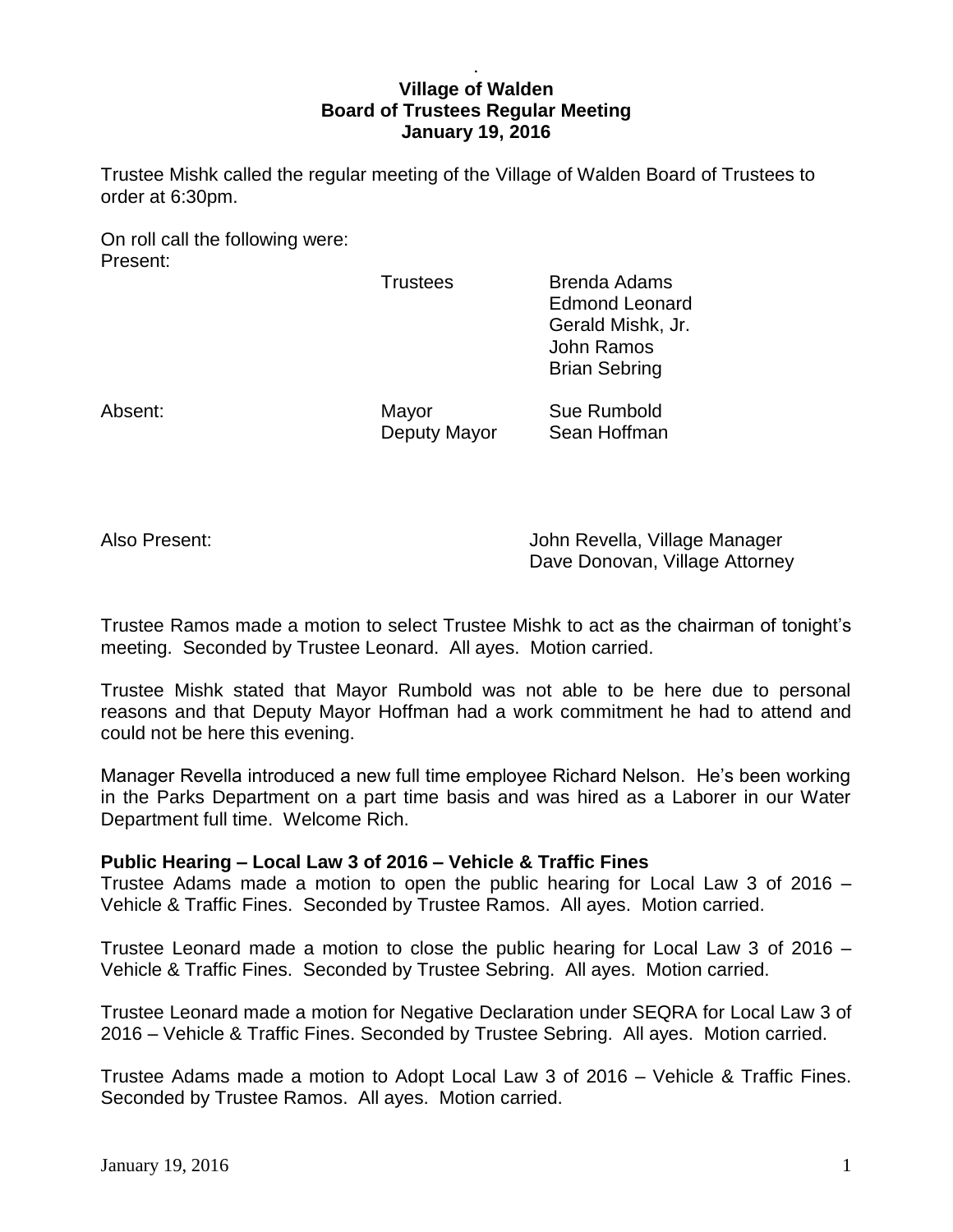# **Public Hearing – Waterfront Evaluation Plan (Greenway Grant) (continued from December 15, 2015 meeting)**

.

John Queenan, Village Engineer, explained that we just received the comments back from the State this afternoon on this plan. Most are pretty minor changes they have suggested. They want the background to emphasis the community description rather than the full description of the Village. They want an update on the conditions or a more thorough description. They would like some tie in to the 2014 strategic plan which we've had already. They would like an overall plan of the Village showing other parks as well as the location of the trends in the Village.

Trustee Adams made a motion to close the public hearing for Waterfront Evaluation Plan (Greenway Grant). Seconded by Trustee Sebring. All ayes. Motion carried.

Trustee Sebring made a motion for Negative Declaration under SEQRA for Waterfront Evaluation Plan (Greenway Grant). Seconded by Trustee Adams. All ayes. Motion carried.

Trustee Adams made a motion to Adopt Waterfront Evaluation Plan (Greenway Grant). Seconded by Trustee Ramos. All ayes. Motion carried.

# **Hearing – 9 Sadlier Place (continued from December 15, 2015 meeting)**

Jay Buchalski, Code Enforcement Officer, explained that as of this afternoon there has been no change to the condition of the property. The owner had asked us in a letter dated December 14, 2015 to give her 30 days to remove the pool. There has been no further correspondence.

Manager Revella stated there was no one from the property in attendance tonight.

Trustee Sebring made a motion authorize the Building Department and the Village Manager to remediate the pool condition at 9 Sadlier Place and any charges associated with it be charged to the property owner. Seconded by Trustee Ramos. All ayes. Motion carried.

#### **Village Manager's Report –**

- Great meeting with a solar energy company about potentially using solar energy to reduce our energy bills. Will continue to have those conversations.
- Finalizing Evaluations for all employees. Only a handful of employees left to finish. All inventories have been received.
- Began advertising for the Village Treasurer position in the Times Herald Record. Applications are due back at the end of the month.
- Finally got our new street sweeper.
- Going over with the 2 unions some grievances and some disciplinary matters. Continuing those and hoping to finalize them quickly.
- There was a new alternate appointment to the Zoning Board, Dan Svarczkopf of 64 Valley Avenue. He couldn't make it tonight due to work obligations.
- Working with the county on a potential new business in the Village. Could bring employment to the Village and fill some of our store front vacancies.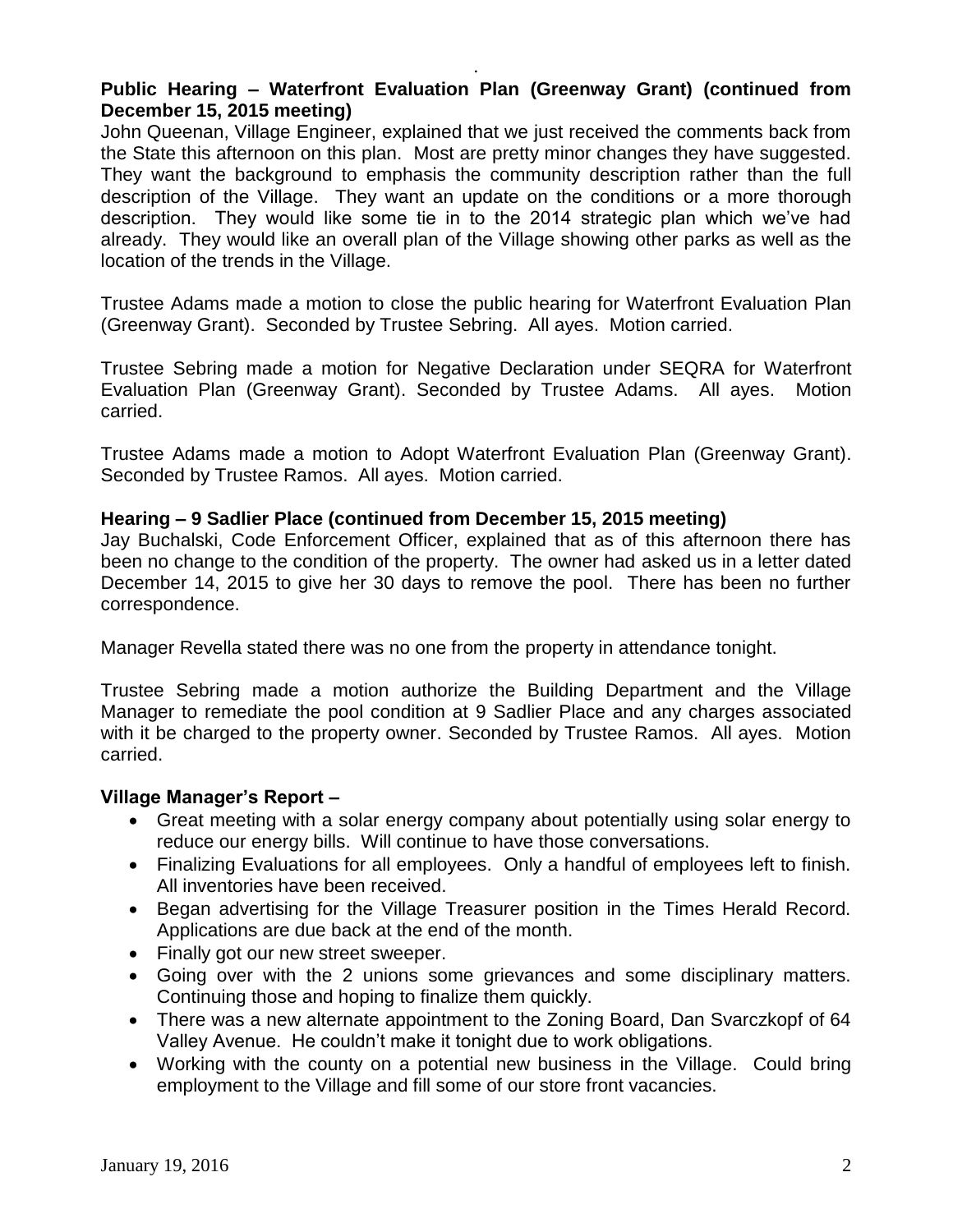Working with our attorney on the electric bill issues we are continuing to have and finalized our workman's comp issues and a letter will be going out as well as an email tomorrow.

.

- Buddhist temple meeting regarding plans for events this year as well as some development they have planned on beautification of the 5 acres of property they have next to our park. They will be going through the Planning Board process on those.
- Had a Transportation Council meeting and brought up our Ulster Avenue project. We have a meeting on February  $4<sup>th</sup>$  set up at DOT in Poughkeepsie to keep that moving along.
- Leadership Day last week was great and well attended.
- The Village Clerk did have their baby today actually.

# **Approval of the December 1, 2015 Minutes**

Trustee Leonard has a correction on page 3, top paragraph, should be \$19 million not \$19,000.

Trustee Mishk had a correction on page 9, 1<sup>st</sup> paragraph, HR 218 should be without pistol permit not with.

Trustee Adams made a motion to approve the December 1, 2015 Minutes with corrections. Seconded by Trustee Leonard. All ayes. Motion carried.

# **Approval of the December 15, 2015 Minutes**

Tabled as the minutes were not available.

# **Approval of the January 5, 2016 Minutes**

Tabled as the minutes were not available.

# **Trustee's Committee Reports**

# **Town of Montgomery & Library Board liaison – Trustee Leonard**

Trustee Leonard reported that he contacted Congressman Maloney's office about the Norfolk Southern Railroad issue we've been having. They have a new guy down there and he got right back to him. He also asked about funding for the proposed community center at Olley Park and he's waiting for response on that one.

# **Recreation & Parks Department and Valley Central School Board Liaison – Trustee Ramos**

Trustee Ramos reported that the Board of Ed met on January 11<sup>th</sup> and discussed a lot about the budget coming up. Had a couple resignations due to retirements as well. He with Mr. Bliss and they discussed the yearly projects for 2016-2017. Things look great for the coming year. Also wanted to send out a congratulations to the Bliss family on the birth of their new baby girl this morning.

# **Planning and Zoning Boards as well as the Building Department Liaison – Deputy Mayor Hoffman**

Deputy Mayor Hoffman was absent.

# **DPW Liaison– Trustee Sebring**

January 19, 2016  $\overline{3}$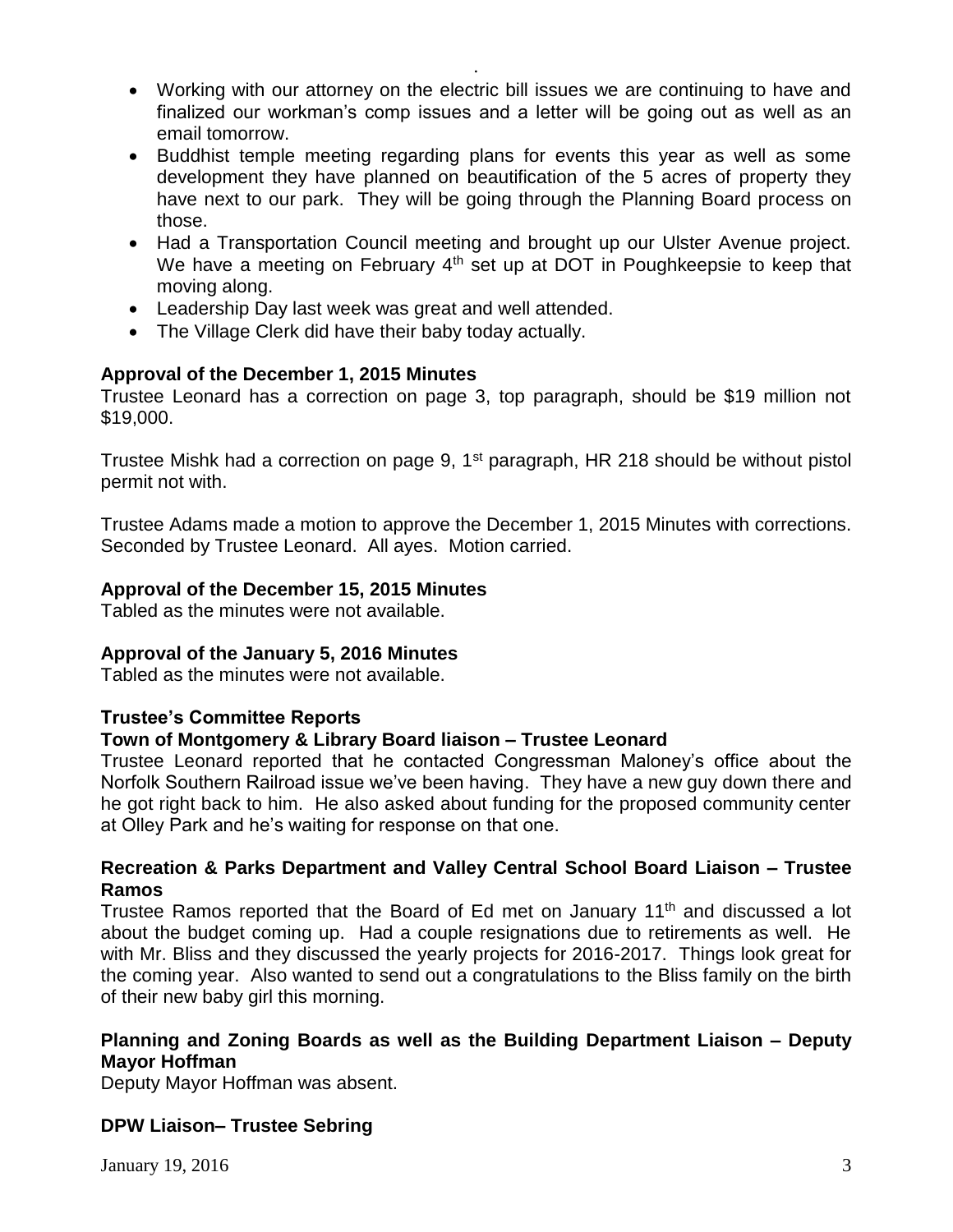Trustee Sebring reported he met with Larry the mechanic who is busy working on a police car today which is going well. It's going to take him a while to catch up on some things so he is pretty busy. He'll keep the Village running.

.

#### **Village Offices Liaison – Trustee Adams**

Trustee Adams reported that she met with Peter and discussed making some amendments to the budget and will be meeting about that shortly. We would like to table tonight's action item.

## **Police Department Liaison – Trustee Mishk**

Trustee Mishk reported that he met with Chief and discussed some minor bugs with the body cameras. They are in full swing with them just fine tuning, the guys are getting used to wearing them, when to turn them on and off, and when to check the batteries. They have had to use it already as someone accused an officer of treating them poorly and when they played the camera back it was completely contradictory. As Trustee Sebring the cars are doing well. The judge advised him that they did receive a grant to get new chair for up here.

## **Public Comment on Business of the Board**

None.

## **Action Items**

#### **Hearing Request – 21 Valley Avenue**

Manager Revella explained there is a large amount of household debris in the back yard that we would like to get removed.

Trustee Adams made a motion to set a hearing for 21 Valley Avenue for Tuesday, February 2, 2016 at 6:30pm or as soon thereafter as the matter could be heard. Seconded by Trustee Leonard. All ayes. Motion carried.

#### **Hearing Request – 42 South Montgomery Street**

Manager Revella stated we would like to table this for now as there are open permits for this property we need to get sorted out.

#### **Rehab Loan Guidelines**

Attorney Donovan stated that the Board had set up a committee of Trustee Adams, Trustee Leonard, Trustee Sebring, Manager Revella, and himself which met few times to develop these guidelines and make some changes. At this time we feel they are ready for adoption.

Trustee Adams asked about general remodeling; were we going to take that out.

Manager Revella replied yes.

Trustee Adams made a motion to adopt the Rehab Loan Guidelines. Seconded by Trustee Sebring. All ayes. Motion carried.

# **Award Bid – Water Meter Replacement Project**

**January 19, 2016** 4 John Queenan, Village Engineer, explained that we official received 2 bids and one late bid that was discarded. He did a letter for the Board at the last meeting but there was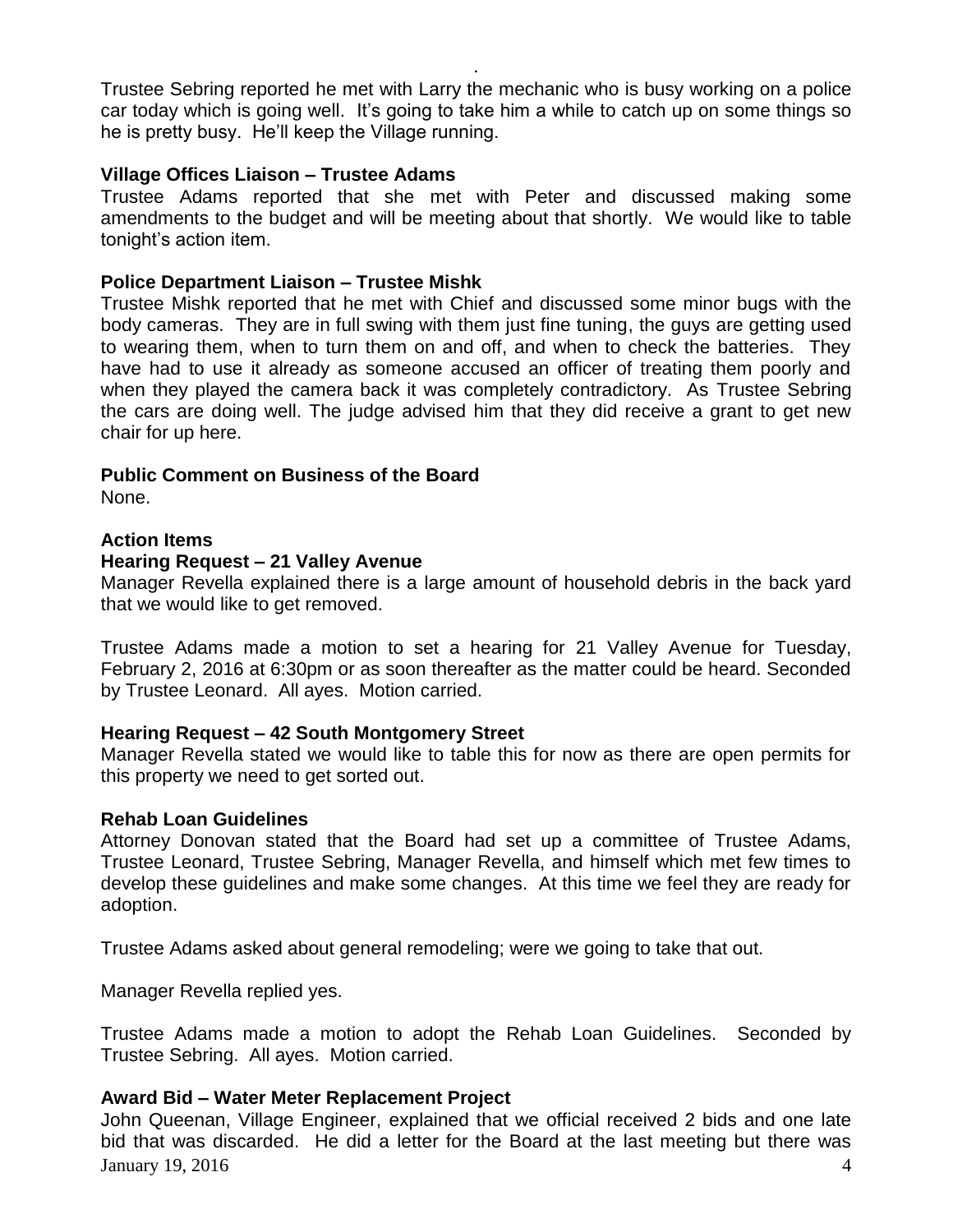some confusion on his end so he is here again today. He would recommend awarding the bid to Schmidt's Wholesale who is the lower bidder that uses the cellular Badger meters.

.

Trustee Adams asked if both bidders bid the same way.

John replied no. The low bidder provided the bid the way we requested it and the second bidder provided 2 different options and though they felt they did, they did not meet our specification for the base bid.

Trustee Sebring made a motion to award the bid for the Water Meter Replacement Project to Schmidt's Wholesale, Inc. in the amount of \$677,700 base bid with Alternative 1 amount of \$419,683.50 and Alternative 2 amount of \$404,769. Seconded by Trustee Leonard. All ayes. Motion carried.

#### **Budget Modifications**

Tabled at the request of the Finance Department.

# **Discussion Items**

# **RFPs**

Manager Revella asked if everyone had a chance to think about RFPs they wanted to bid out. He'd like to get them ready to go out by the next meeting. We are putting out the Garbage Contract to be returned in March. We also have a contract that expired with the Accountant and the Wastewater Treatment Operator. We are free to bid the Attorneys Engineer. The Comptroller likes us to do this so it shows transparency in what we are doing. Not sure if anyone has any strong feelings one way or the other so we don't waste anyone's time in bidding and advertising, otherwise he'll have all the consultants we are going to need for the next year ready. Let him know if anyone has any change of heart. The law doesn't require you to change specifics, you can hire and fire at will whomever you want, but its good practice to RFP every so often.

# **Public Comment**

 $January$  19, 2016  $5$ Mark Merring, 44 Wileman Avenue, wanted to give a presentation to the Board about his water issues. The presentation is an effort to solicit answers to the questions of the brown water quality that has existed for years. Lived there in excess of 30 years he and several of his neighbors have to been plagued with brown water conditions which occurs on average 2 to 3 times per week. Complaints made to the Village Manager's office over the past 6 years result in him being advised to call DPW's Fred Perna and to let him know every time it happens which he has done. After a year of doing this with no action by the Village, Fred Perna decided that his tap would be excavated by the Village to determine if his tap was too low on the main and drawing sediment from the pipe. This has yet to occur. At one point in August of 2014 Tara Bliss advised him that his brown water was due to an upgrade to the system on Bradley Lane to improve the water system for everyone. Several calls to at the time Mayor Maher who was on vacation at the time but was going to speak with him in his home upon his return also in August 2014 and Village Manager John Revella have all gone unanswered until recently when he contacted a Trustee at which point he received an email. In his reply Mr. Revella apologized for the time it has taken to address these issue which is probably due to the following: Main replacements are being considered but the number of mains, cost, and the process can't be done quickly; the Village is completing several other important projects this year and Main replacement will take place after that. As having previously been a NYS licensed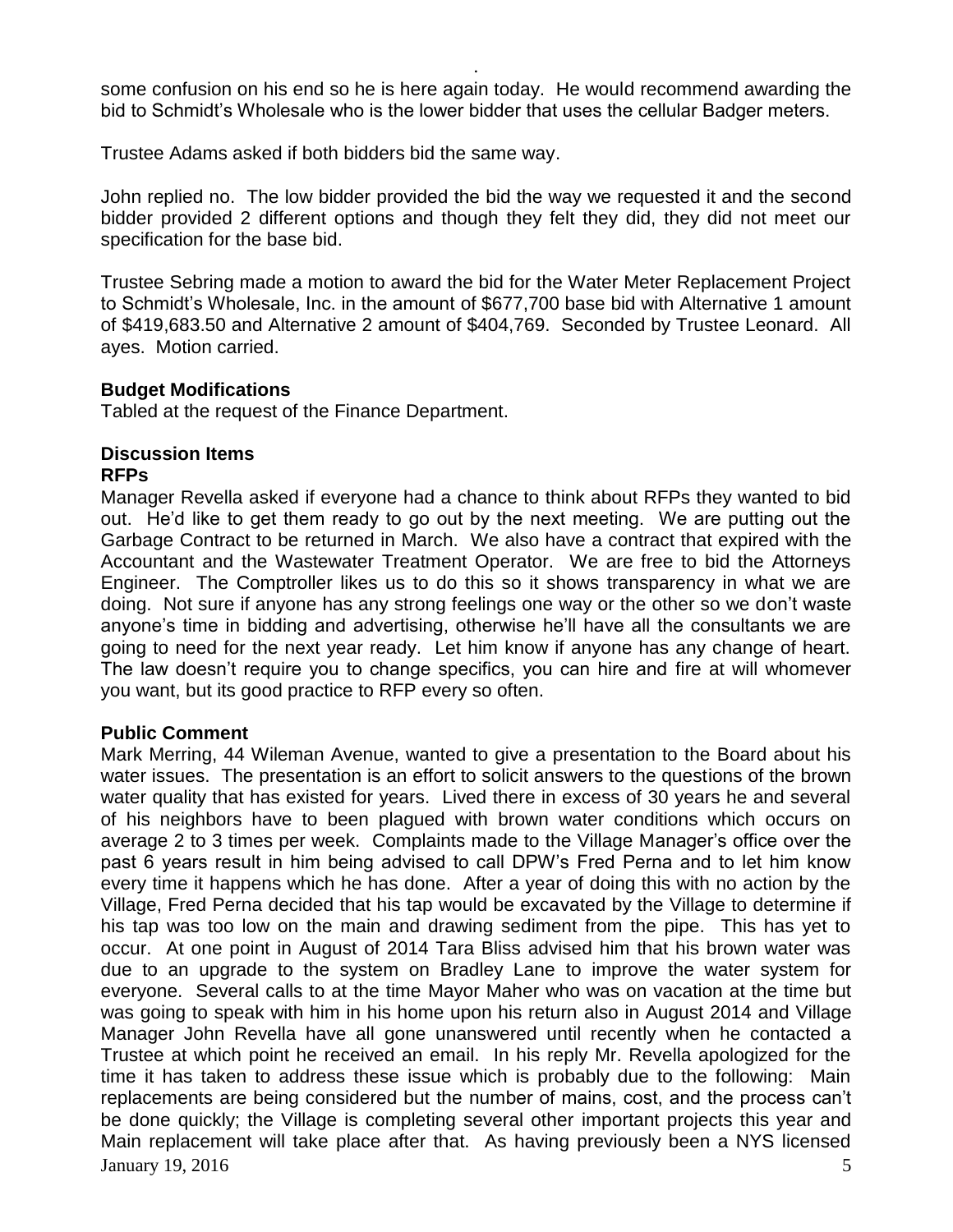potable Water Treatment Plant Operator he is educated in water quality standards of required testing by the county and an independent certified testing agency. As such he has the following questions to the Board: Who does the Village of Walden employ or consult that is licensed by the state of New York to operate the Village of Walden's potable water system? Why are the monthly water samples which are to be drawn throughout the consolidated water system at various locations so as to represent the entire water system allowed to be drawn from the same 3 locations and submitted to the Department of Health for a period of about 3 years? Given the timeline of over 6 years, why have several other important projects been schedule prior to addressing these problems which now appear to be Village wide according to conversations with Tara Bliss, Trustee Jerry Mishk, and many other residents of Walden? All of this information indicates that there are major deficiencies within the infrastructure and day to day operation of the consolidated water system of the Village of Walden yet the priority seems to focus on permitting the construction of new homes and thus expanding an already overtaxed and broken water system. He looks forward to the Board's reply and thanks them for their time.

.

Mary Ellen Matise, 21 Clinton Street, commented about the garbage bags that must be filled with leaves in front of the old Concors' house have been sitting there and the garbage company have just been sitting there because the garbage company can't take them.

#### **Payment of the Audited Bills**

Trustee Ramos made a motion to pay the audited bills. Seconded by Trustee Sebring. All ayes. Motion carried.

#### **Correspondence**

Trustee Mishk received correspondence from Mr. Merring who spoke this evening.

#### **Miscellaneous Comments from the Board of Trustees**

Trustee Adams commented that Leadership Day was great. Thank you to Tara.

Trustee Sebring commented that Leadership Day was well attended and Congratulations to everyone.

Trustee Ramos echoed the comments of the other Trustees, job well done.

Trustee Leonard said ditto.

Trustee Mishk agreed. He read the upcoming community events into the minutes.

#### **Executive Session**

Trustee Ramos moved to go into executive session to discuss personnel history of a particular person. Seconded by Trustee Adams. All Ayes. Motion carried.

#### **Reconvene**

Trustee Adams moved to reconvene the regular meeting. Seconded by Trustee Ramos. All ayes. Motion carried.

#### **Adjournment**

January 19, 2016  $\qquad \qquad$  6 Trustee Mishk moved to adjourn. Seconded by Trustee Sebring. All ayes. Meeting adjourned.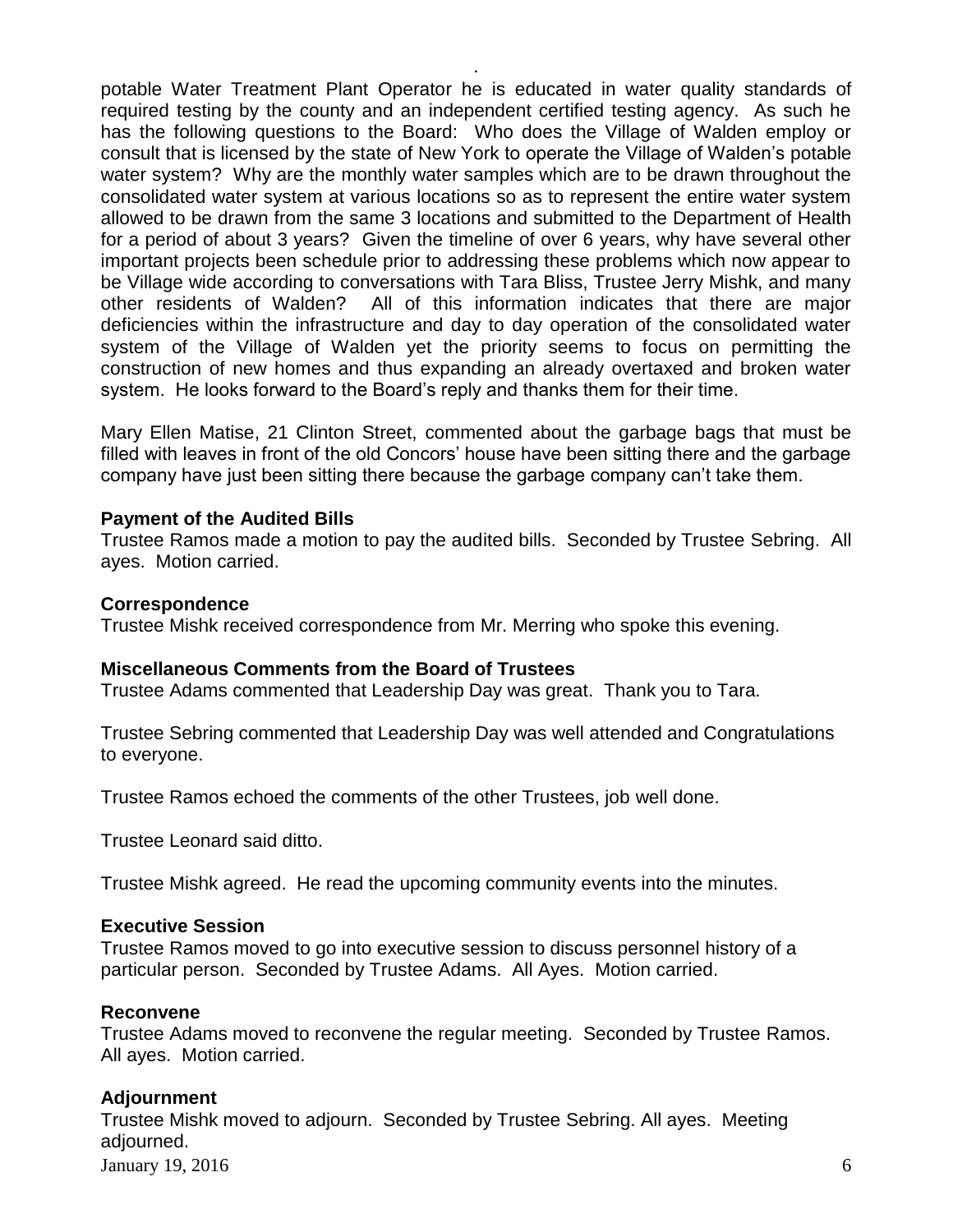# **Village of Walden Board of Trustees Regular Meeting January 19, 2016 Motions & Resolutions**

.

Trustee Ramos made a motion to select Trustee Mishk to act as the chairman of tonight's meeting. Seconded by Trustee Leonard. All ayes. Motion carried.

## **Public Hearing – Local Law 3 of 2016 – Vehicle & Traffic Fines**

Trustee Adams made a motion to open the public hearing for Local Law 3 of 2016 – Vehicle & Traffic Fines. Seconded by Trustee Ramos. All ayes. Motion carried.

Trustee Leonard made a motion to close the public hearing for Local Law 3 of 2016 – Vehicle & Traffic Fines. Seconded by Trustee Sebring. All ayes. Motion carried.

Trustee Leonard made a motion for Negative Declaration under SEQRA for Local Law 3 of 2016 – Vehicle & Traffic Fines. Seconded by Trustee Sebring. All ayes. Motion carried.

Trustee Adams made a motion to Adopt Local Law 3 of 2016 – Vehicle & Traffic Fines. Seconded by Trustee Ramos. All ayes. Motion carried.

#### **Public Hearing – Waterfront Evaluation Plan (Greenway Grant)**

Trustee Adams made a motion to close the public hearing for Waterfront Evaluation Plan (Greenway Grant). Seconded by Trustee Sebring. All ayes. Motion carried.

Trustee Sebring made a motion for Negative Declaration under SEQRA for Waterfront Evaluation Plan (Greenway Grant). Seconded by Trustee Adams. All ayes. Motion carried.

Trustee Adams made a motion to Adopt Waterfront Evaluation Plan (Greenway Grant). Seconded by Trustee Ramos. All ayes. Motion carried.

#### **Hearing – 9 Sadlier Place (continued from December 15, 2015 meeting)**

Trustee Sebring made a motion authorize the Building Department and the Village Manager to remediate the pool condition at 9 Sadlier Place and any charges associated with it be charged to the property owner. Seconded by Trustee Ramos. All ayes. Motion carried.

#### **Approval of the December 1, 2015 Minutes**

Trustee Adams made a motion to approve the December 1, 2015 Minutes with corrections. Seconded by Trustee Leonard. All ayes. Motion carried.

#### **Hearing Request – 21 Valley Avenue**

Trustee Adams made a motion to set a hearing for 21 Valley Avenue for Tuesday, February 2, 2016 at 6:30pm or as soon thereafter as the matter could be heard. Seconded by Trustee Leonard. All ayes. Motion carried.